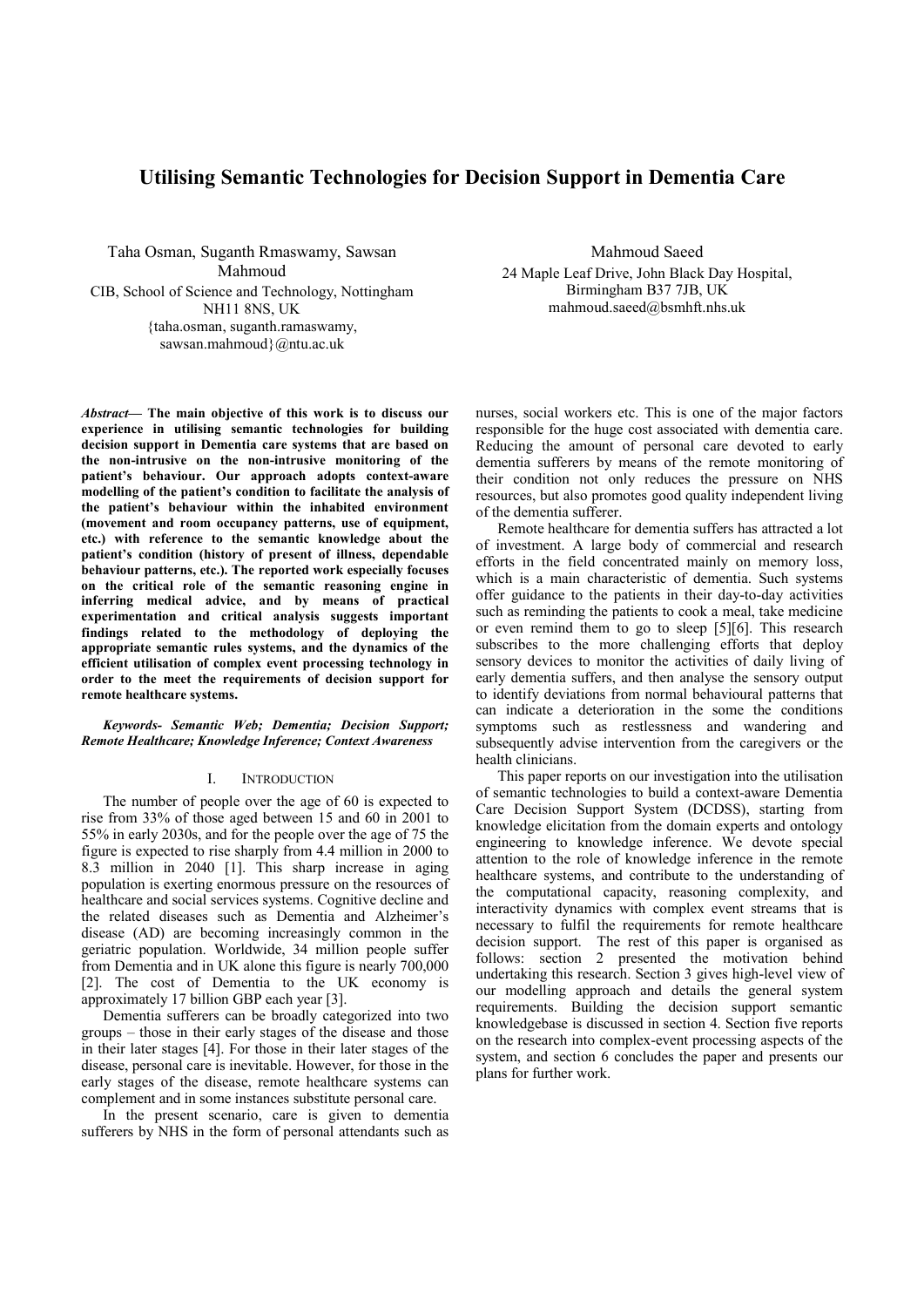## II. MOTIVATION

Ongoing investigation in our research group is involved in developing an Intelligent Inhabited Environment (IIE) infrastructure with the purpose of monitoring the activities of daily living of elderly occupants and assisting them in leading a good quality independent living [7]. The architecture of the IIE is illustrated in Figure 1, where the data collected from the sensor network are wirelessly communicated with a base station and eventually stored in a central database. The IIE relies solely on non-intrusive sensors as research has proven that the use of intrusive technology such as surveillance cameras for patient monitoring is generally not accepted [8]. Hence a combination of door/window entry point sensors, passive infrared motion sensors, and bed/sofa pressure sensors are utilised. The sensors produce long series of binary multidimensional data that are difficult to analyse and manipulate manually, so a combination of Principal Component Analysis and Fuzzy Rule-based Systems are applied to process the data and identify and also predict deviations from normal behaviour pattern [9], which are relayed to the health clinicians and the patient carer.



Figure 1. An overview of the IIE architecture

The research documented in this paper attempts to correlate the identified behavioural patterns specifically to the symptoms of dementia with the long term objective of developing a semantically-enabled dementia care decision support system (DCDSS) that can aid health clinicians in the remote assessment of the patients' condition, and thus reduce the demand for on-site care and support longer independent living for the dementia sufferers. To achieve this, the decision support software needs to not only posses a humanlike understanding of the complex concepts of the domains involved in a remote care system such as sensory movement information, human behaviour, disease diagnoses, and clinical guidelines, but also be able to intelligently interrelate

these concepts to assist medical advice. Semantic web technologies are ideally suited to model such complex systems; In contrast to static terminology structures used for knowledge reference, semantic ontologies allow to describe at the taxonomy level the concepts and sophisticated between the concepts (subsumption, cardinality, jointness, etc.), thus allowing for knowledge inference and reasoning. The ability to reason on the knowledgebase is particularly vital for the medical domain, where despite the often cleanly defined taxonomies, is characterised by the abundance of expert knowledge and a constantly growing and interacting number of clinical guidelines. Semantic knowledgebases are also inherently extensible [10] compared to traditional RDBS, which is again very useful for the ever-evolving medical domains.

## III. CONTEXT-AWARE SEMANTIC MODELLING OF DEMENTIA CARE DECISION SUPPORT SYSTEM

Our approach to modelling the Dementia Care Decision Support System (DCDSS) is based on the premise that dynamic changes in the patients situational conditions (Context) such as room occupancy and movement within the living environment has to be analysed against the semantic knowledge about the condition' symptoms and the patient's related profile (medical history, age, etc.). Hence we can accurately describe our DCDSS as context-aware and knowledge-based. For instance context-awareness can detect short room occupancy and frequent movement between the rooms, which is analysed against the knowledge of the patient history of restlessness and inferred as deterioration in the patient's dementia condition.

It is worth reiterating that this effort aims to evaluate the feasibility of utilising the apparent advantages of semantic technologies in building a context-aware DCDSS rather than building a comprehensive prototype system. Hence, while we do research they dynamics of dementia care in published works and by interrogating the health clinicians, we suffice with minimal input that helps us to complete an implementation workflow cycle starting from capturing the patient's contextual data through sensors, feeding the results it into the ontology, then firing the reasoning engine to infer new knowledge based on various dementia criteria that was previously modelled and integrated into the ontology. Hence, we make the following assumptions about the system requirements:

- 1. The primary end-users of the system are health clinicians: doctors, nurses, and carers, who monitor the condition of the patient remotely.
- 2. The system should differentiate between alarming and critical anomalies in patient behaviour with critical anomalies being informed with a higher priority and in a way that demands quicker response.
- 3. The dementia patient is the sole occupier of the monitored residence. This significantly simplifies the movement and occupancy analysis.
- 4. The dementia residence consists of four rooms, a lounge, bedroom, kitchen, and bathroom with one main exit door.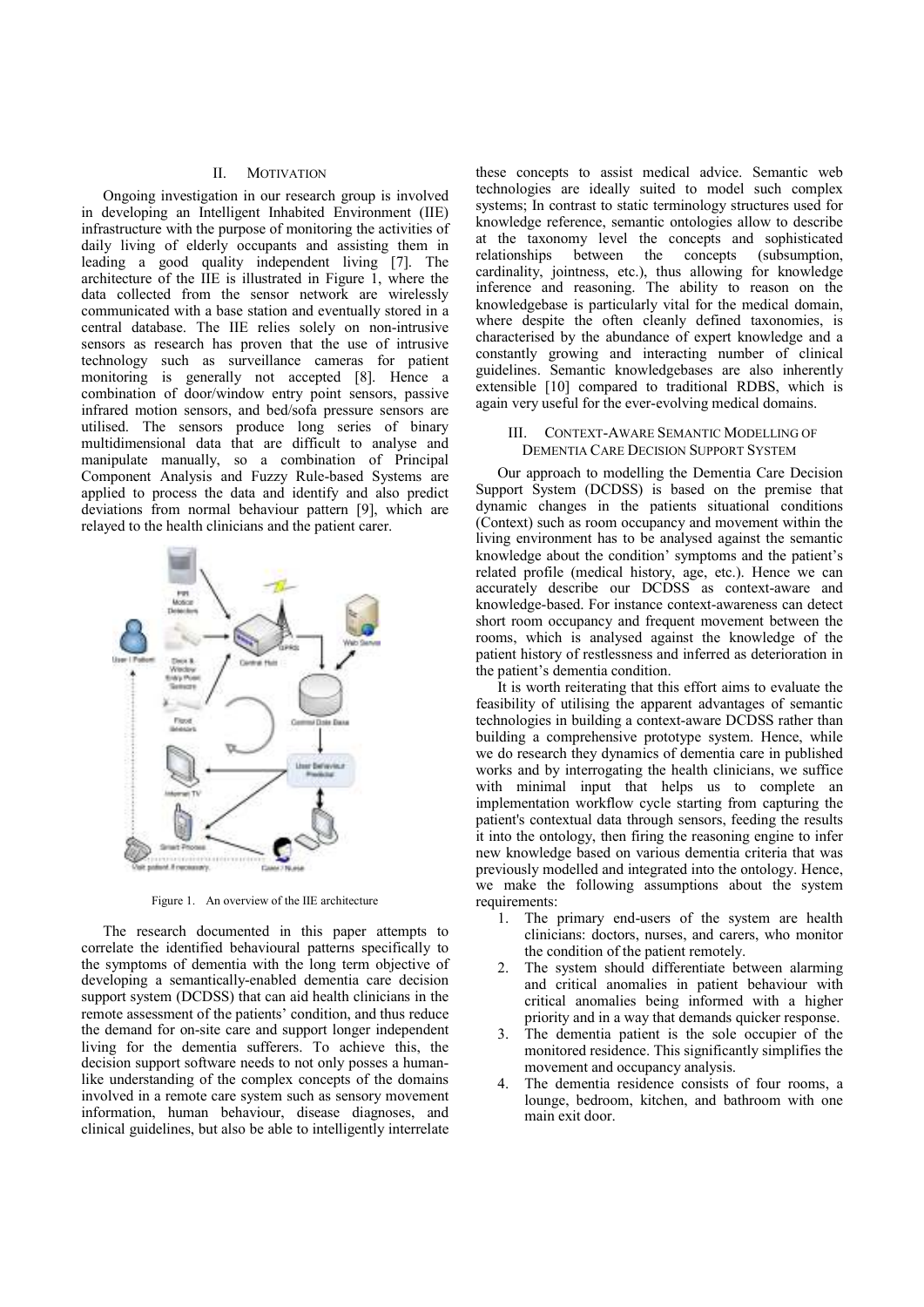5. Although the living environment is equipped with a variety of non-intrusive sensors, in this study we investigate the output of the door entry point sensors (on/off switches), which relatively reliably indicate movement activities.

## IV. 4 BUILDING THE SEMANTIC KNOWLEDGEBASE

## *A. Knowledge Elicitation*

Knowledge elicitation refers to the process of gathering knowledge in terms of what concepts the domain experts understand to exist in a particular domain. One of the challenges facing ontology engineers is how to engage nontechnical domain experts in informing the ontology design without overwhelming them with the underlying technical complexities [11].

One of the primary knowledge sources we frequently referred to was Alzheimer's Association's '2010 Alzheimer's disease facts and figures [12] which has all currently known information pertaining to Alzheimer's Disease and Dementia. While this as well as other research publications was useful in gathering facts about the condition, it was important to consult with a medical expert who had the practical experience in managing the care for dementia patients, and who in addition to enriching our domain knowledge, represents the prime beneficiary of the envisaged DCDSS. A practicing psychiatrist who specialises dementia/ Alzheimer's Disease was interrogated to fulfil the knowledge-gathering phase.



Figure 2. Concept Map

The gathered knowledge was conceptualised using a concept map as illustrated in Figure 2, which was later translated into formal ontology representation. The "Semantic Health Care DSS" uses various sensors to capture the room occupancy of the patient. Various sensors such as passive infrared sensors, contact sensors, location sensors, pressure sensors etc. would be used to determine the context of the patient. This live sensory information is recorded by

the system and is translated into patient behaviour. The system then performs context-aware patient data analysis and produces health advice. Health advice could be in the form of alarms (for immediate attention), daily reports (for use by doctors for prescription) or even an instruction to the patient (such as reminders to take medicines, to sleep, to turn off the oven etc.). The healthcare clinicians respond to alarms generated by the system to attend to the patient immediately. The doctors use daily reports to review the prescription of drugs administered to the patient. The patient may or may not respond to the advice. In the latter case, an alarm would be generated to the healthcare clinicians for immediate attention.

### *B. Ontology Engineering*

The concept map helped in the analysis of the application domain, which was key in encoding the identified entities and their interactions into a formal ontology language. Naturally we considered the reuse of publically available ontologies, particularly that the medical domain boasts a rich heritage of classified ontologies. There are efforts to build comprehensive taxonomies for the Dementia condition, notably SWAN [13], which is an interdisciplinary initiative to assemble information about neurodegenerative disorders such as the Alzheimer disease in a semantically structured format. The SWAN ontology is comprehensive and was developed primarily to promote the collaboration and exchange of biomedical information. Although we did use elements of the ontology to reference the dementia condition attributes in our ontology, the direct consumption of the ontology is beyond the scope of our current objectives as our primary concern in this effort is to investigate the feasibility of utilising the semantic technologies in building remote dementia care decision support systems rather than providing a comprehensive fully fledged solution at this juncture.

The ontology was divided into four main disjoint base classes (Figure 3). The first base class was created to store the patient details. Since AD/Dementia characteristics and the potential treatment depend on various factors such as the patient's age, the patient's ethnicity etc., we stored all these details in this base class of the ontology. This also allows us to create reports based on these various attributes of the patient in the future. Basic details such as the patient's name, ethnicity and age, the patient's location, etc. were also stored in this base class. Some of patient attributes such as ethnicity and age are elements of the knowledgebase involved in inferring anomalies in patient behaviour.

The next base class deals with the patient's medical history and the present medical condition of the patient. The most important entity of this section is the 'agreed patient behaviour'. This basically has configurable values that are to be used to determine abnormalities in patient behaviour. For example, values for normal bathroom usage for each patient have been defined using data type properties, which are later used to compare against current bathroom usage of the patient to determine abnormal bathroom usage. Object properties have been used to relate each patient to his/her 'agreed patient behaviour'.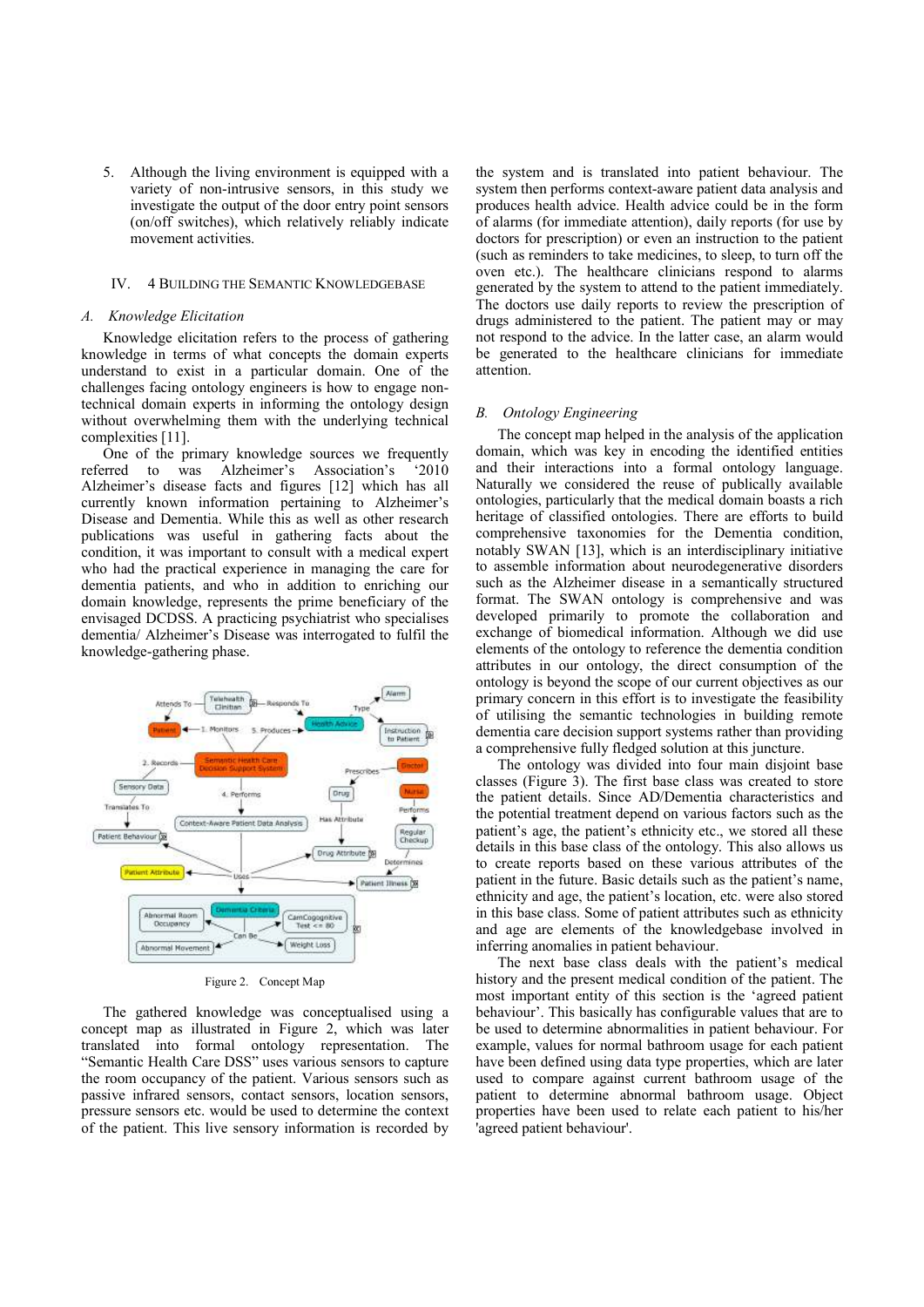The third base class stores the live sensory data coming from the patients' homes. The live data from all patients go into this base class. This includes data such as the patients' live room occupancy data, the patients' motion pattern such as restlessness, accidental fall etc. This is the section of the ontology that contains temporal data. The information stored in this section is actually processed by an application, which calculates these values in a format that is understood by the ontology. This live data is compared against the patient's normal behaviour stored in the second section to determine anomalies in patient behaviour.

The fourth base class is the most important section of the ontology, which defines various criteria for classifying patient behaviour as normal, alarming or critical, but the actual logic that determines which patient behaviour is normal, alarming or critical needed to be implemented using semantic rules.



Figure 3. Fig. 3. Ontology Top-Level View

#### *C. The Reasoning Technology*

In contrast to reference-oriented semantic knowledgebase systems such as DBpedia [14] and GeoNames, knowledge inference technology is integral to the construction of context-driven knowledgebases. Initially we had to take into consideration how the classification of patient behaviour will be performed. There are two types of alarming symptoms of dementia. One is generic in nature such as high/low blood pressure reading, diabetes level etc. that are common to all patients. The other is specific to each patient such as the number of hours spent in the bathroom a day. The number of hours spent in the bathroom, for instance, could vary depending on the medical condition of the patient and the medicines the patient might be consuming amongst several others. Ideally, we would need to specify the normal bathroom usage in a placeholder that is variable in nature so that we could compare the actual number of hours the patient spends in a day against this variable. The problem is that the semantic reasoning engines responsible for classifying the ontology perform the classification in a single pass. Thus the necessary and sufficient conditions necessary to classify

patient behaviour can contain only literals and cannot comprise variables such as a data type property. Hence, confining the ontology to basic semantic reasoning will result in creating a separate ontology for each patient that comprises hard-coded necessary and sufficient conditions. Clearly the development and maintenance overhead of such approach is unfeasible, and thus a rule-based system needs to be deployed to create generic ontology for the DCDSS.

We considered the utilisation of three rule systems: Jena built-in rules[15], SWRL[16], and Owlim [17] built-in rule system.

SWRL (Semantic Web Rule Language) is a proposal for a Semantic Web rules-language, combining sublanguages of the OWL Web Ontology Language (OWL DL and Lite) with those of the Rule Mark-up Language (Unary/Binary Datalog). Using SWRL allows us to compare two data type properties and then perform the classification. An example of the use of SWRL to encode our application rules is given below. This is a simple rule that expresses that if the bathroom usage of the patient is more than the ideal bathroom usage defined for the patient, then the bathroom usage should be classified as alarming.

hasOP\_PBBathroomUsage(?p, ?b), hasDP\_PBBathroomUsage(?b, ?v1), hasDP\_PHBathroomUsage(?h, ?v2), greaterThan(?v1, ?v2) ->

DCAlarmingBathroomUsagePattern(?b)

The syntax for the Jena rules encoding is very similar and equally satisfies our reasoning requirements as shown below

AlarmingBathroomUsage: (?p ehc#hasOP\_PBBathroomUsage ?b), (?b ehc#hasDP\_PBBathroomUsage ?v1), (?h ehc#hasDP\_PHBathroomUsage ?v2), greaterThan(?v1, ?v2) ->

(?b rdf:type ehc#DCAlarmingBathroomUsagePattern)

Owlim rules however do not support numerical evaluation necessary for our reasoning requirements, so we cannot encode <math:greaterThan>.

The reasoning dynamics are exemplified by the analysis of the monitored behaviour of bathroom usage encoded in the rule above. As and when the patient uses the bathroom, an external software, the sensory output representing the total time spent in the bathroom is inserted as a triple in the ontology where it is linked to the corresponding patient through an object property. The SWRL rule associated to the monitored behaviour (exemplified above) evaluates the current bathroom usage against the patient's ideal bathroom usage, and if it is greater, it classifies the corresponding as a member of the class DCAlarmingBathroomUsagePattern during the inference process.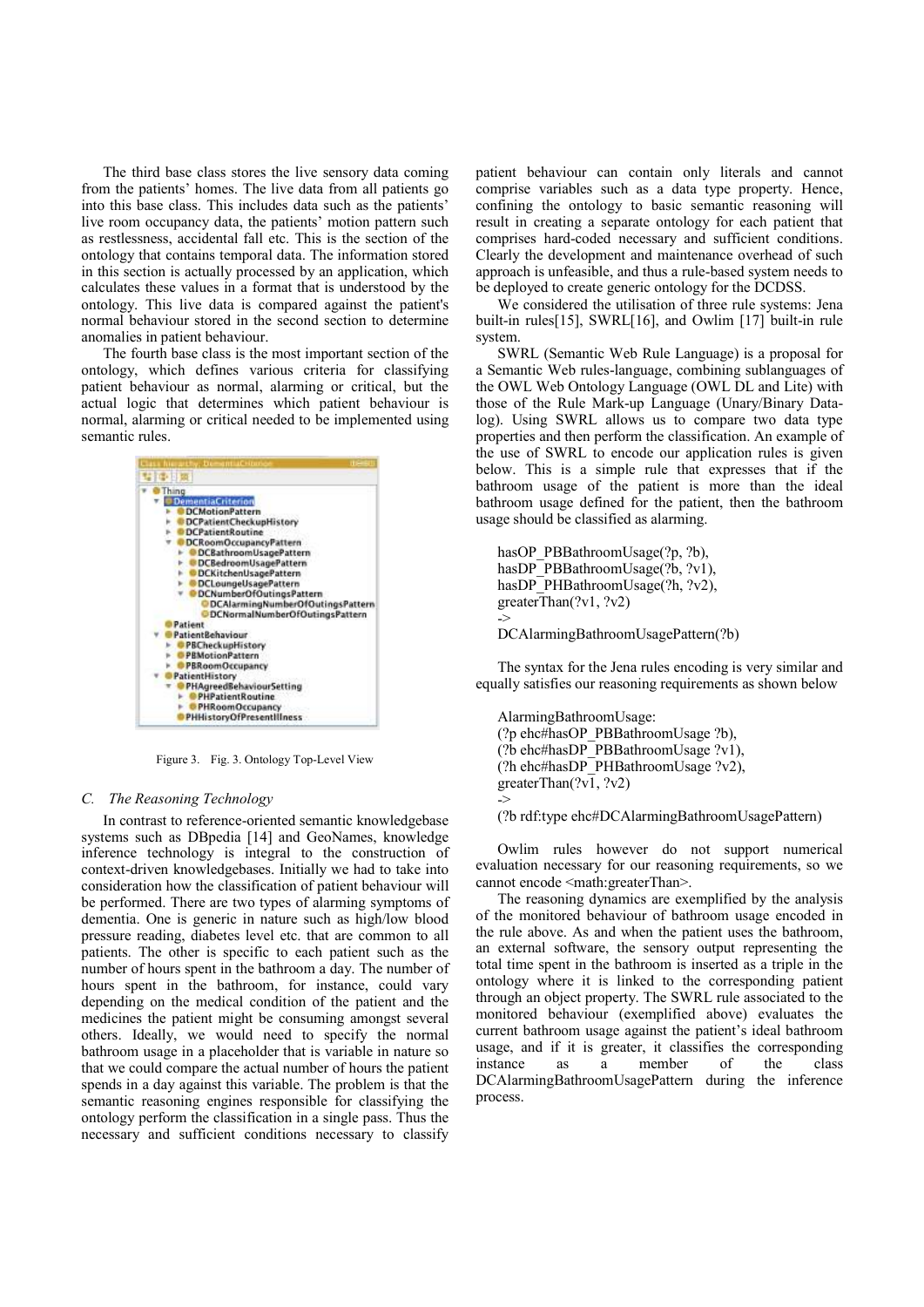#### *D. Initial Experimental Results*

Our initial experimentation only considered isolated events that give significant indication of the occupant's behaviour such as prolonged stay in rooms, restlessness (purposeless pacing between rooms), and uncharacteristic wandering outside the property. We obtained the simulated data of monitoring the activity of a varied number of patients for a day, and for each patient 520 significant sensory readings were injected into the ontology as instances representing their monitored activities, and then measured the reasoning time when inference was invoked. Deploying JenaTDB as the triple store running on a Mac mini (Intel Core 2 Duo 2.66 GHz /8GB of memory) we obtained the results below for Jena and SWRL rule systems. The response time for inference is shown below.



Figure 4. Inference time for SWRL and Jena Rules implementation

The inference time rises less exponentially for the Jena semantic rules and overall the response time is acceptable for the envisaged decision support system (less than 3 seconds for 100 patients. However, the complete implementation of a fully operational DCDSS will involve the processing of sensory output at high frequency as well as the analysis of the patient behaviour based on the processing of a multiplicity of atomic events (complex event processing).

# EVENT PROCESSING IN REMOTE HEALTHCARE **SYSTEMS**

A strategy to handle real-time events is critical to any decision support system, especially for health care where the responsiveness and accuracy of the system are critical to the patient's well being. For a semantic-driven system the first challenge in using ontology in a real-time system is with respect to when and how often the reasoning engine should be invoked. It is not feasible to invoke reasoning each time an event instance is inserted into the ontology, as that will overload the decision support system when large volumes of data are streamed from the sensors. Hence, reasoning has to be invoked at regular intervals that are continuously calculated in accordance with the current computational capacity of the system [18].

The second and more difficult challenge is Complex Event Processing (CEP) where abnormal behaviour is evaluated based on time-dependant occurrence and/or ordered occurrence of a number of events. We review next a number of contributions to the utilisation of CEP in semantic systems.

EP-SPARQL is an approach to Semantic Complex Event Processing that extends the SPARQL is a Resource Description Framework (RDF) query language with event processing and stream reasoning capabilities [19]. EP-SPARQL extends SPARQL by adding the binary operators such as SEQ, EQUALS, OPTIONALSEQ and functions<br>such as getDURATION(), getSTARTTIME() and such as getDURATION(), getSTARTTIME() and getENDTIME to provide the capability of even ordering, a feature not supported by basic semantic rule systems such as SWRL. However, EP-SPARQL cannot handle situations where a variable number of unknown events need to be processed. In such case, it is impossible to write a predefined query since the events are not known in advance and also since they are variable in nature (in terms of the number of events that need to be processed). This can only be fulfilled by utilising a general purpose programming language at the API level on top of EP-SPARQL.

Kia Teymourian et al. in [20] propose an approach to ontology design that advises on complex events modelling rather than suggesting a CEP technology. Events can be described using a modular and a layered ontology model. As per this approach, there should be a shared top ontology to capture various concepts such as event, time, space, situation and other contextual-data. At the level below there would be additional specific domain, task and application ontologies that would contain more concrete or specialized concepts. Each domain would have its own set of events, which would be modelled as domain classes in the domain-specific ontologies each of which may be in relationship with other domain-specific ontologies. These domain-specific events can have object of data type properties associated with them. This level of modularity at the domain, task, and application levels certainly results in a better design and maintainability of the system especially when there are multiple domains, tasks and applications involved. Thus if there is a change in one of the applications, one needs to modify only the corresponding ontology and deploy it without affecting the rest of the ontologies. This improves the overall maintainability of the system. Although this approach is useful when there are multiple domains and applications accessing the ontologies, this may result in unnecessary processing overhead for single domain/single application systems such as dementia.

The effort in [21] proposes a generic architecture for processing complex events using semantic technology. The framework defines five different components each of which may be replaceable for different applications: A user interface to visually build complex event definitions, a semantic event middleware to process complex event definitions a management module interfaces for definitions a management module interfaces for programming and accessing different types of sensors from different sources, an event ontology that stores the models of sensor networks, complex events etc., and a CEP server that will determine complex events from multiple data streams. This is a useful contribution that aids in designing semantic frameworks that require the utilisation of complex event processing technology.